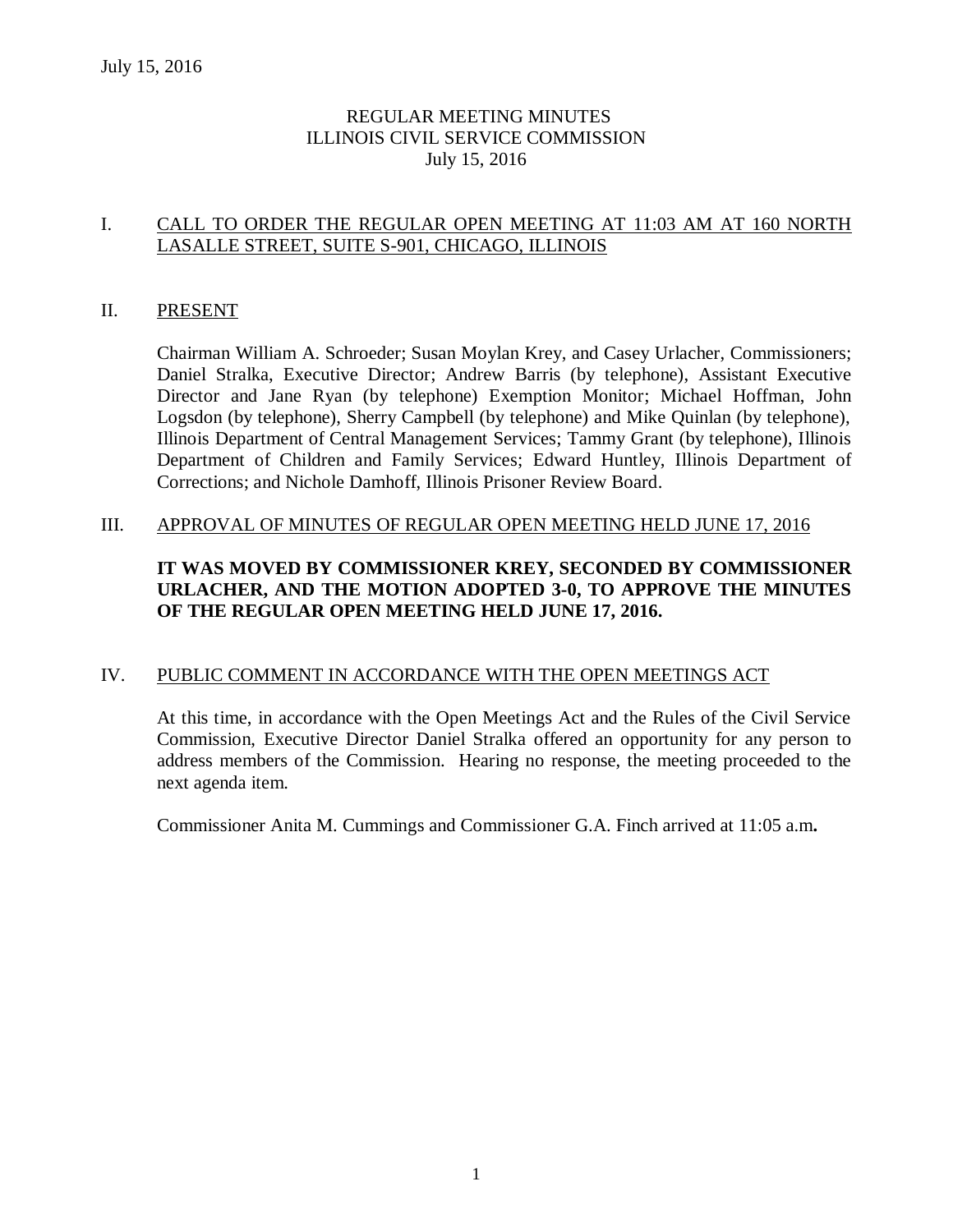# EXEMPTIONS UNDER SECTION  $4d(3)$  OF THE PERSONNEL CODE

# A. Report on Exempt Positions from Department of Central Management Services

|        | Total            | Number of Exempt |
|--------|------------------|------------------|
| Agency | <b>Employees</b> | Positions        |
|        |                  |                  |
|        |                  |                  |
|        |                  |                  |
|        |                  |                  |
|        |                  |                  |
|        |                  |                  |
|        |                  |                  |
|        |                  |                  |
|        |                  |                  |
|        |                  |                  |
|        |                  |                  |
|        |                  |                  |
|        |                  |                  |
|        |                  |                  |
|        |                  |                  |
|        |                  |                  |
|        |                  |                  |
|        |                  |                  |
|        |                  |                  |
|        |                  |                  |
|        |                  |                  |
|        |                  |                  |
|        |                  |                  |
|        |                  |                  |
|        |                  |                  |
|        |                  |                  |
|        |                  |                  |
|        |                  |                  |
|        |                  |                  |
|        |                  |                  |
|        |                  |                  |
|        |                  |                  |
|        |                  |                  |
|        |                  |                  |
|        |                  |                  |
|        |                  |                  |
|        |                  |                  |
|        |                  |                  |
|        |                  |                  |
|        |                  |                  |
|        |                  |                  |
|        |                  |                  |
|        |                  |                  |
|        |                  |                  |
|        |                  |                  |
|        |                  |                  |
|        |                  |                  |
|        |                  |                  |
|        |                  |                  |
|        |                  |                  |
|        |                  |                  |
|        |                  |                  |
|        |                  |                  |
|        |                  |                  |
|        |                  |                  |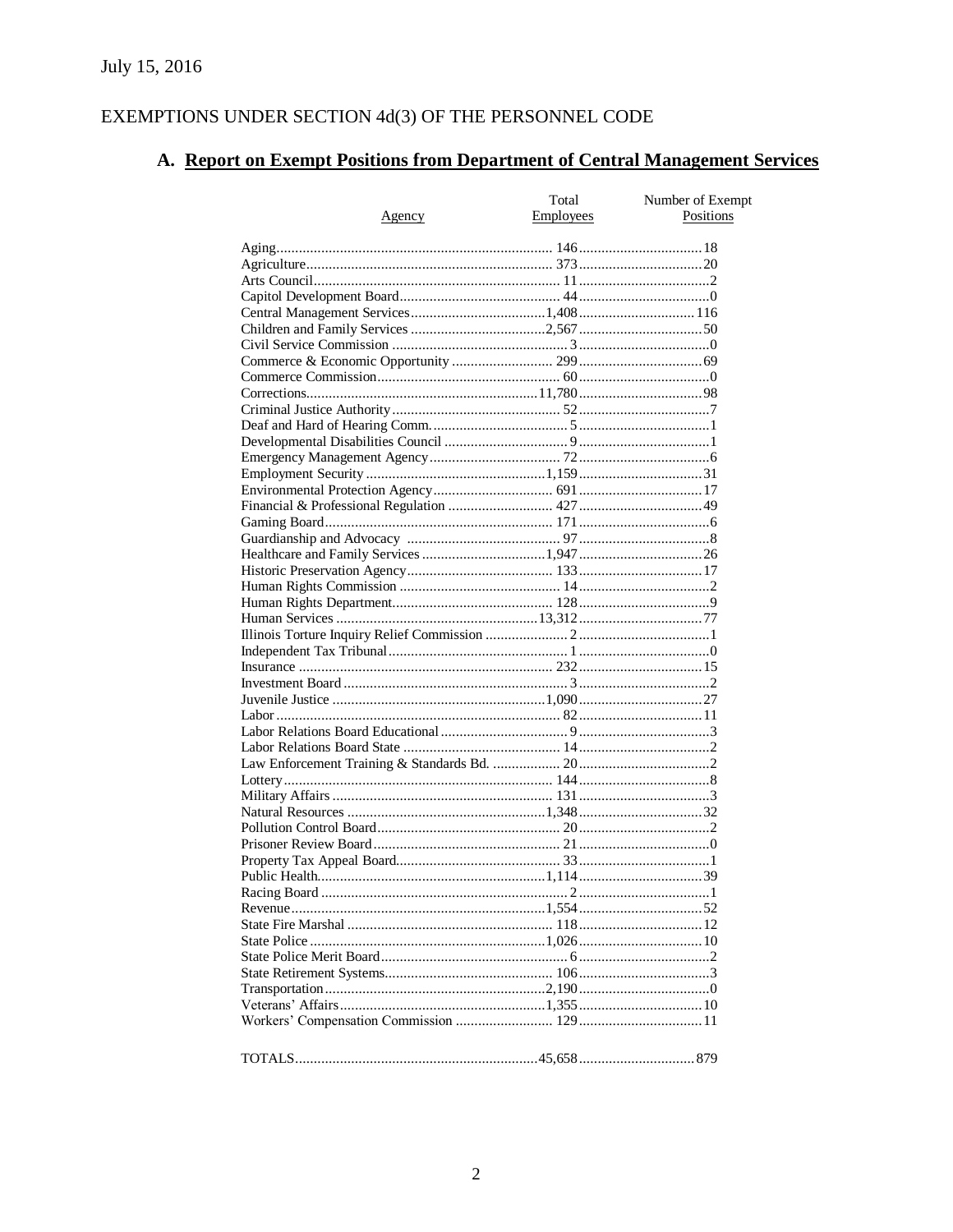## **B. Governing Rule – Section 1.142 Jurisdiction B Exemptions**

- a) The Civil Service Commission shall exercise its judgment when determining whether a position qualifies for exemption from Jurisdiction B under Section 4d(3) of the Personnel Code. The Commission will consider any or all of the following factors inherent in the position and any other factors deemed relevant to the request for exemption:
	- 1) The amount and scope of principal policy making authority;
	- 2) The amount and scope of principal policy administering authority;
	- 3) The amount of independent authority to represent the agency, board or commission to individuals, legislators, organizations or other agencies relative to programmatic responsibilities;
	- 4) The capability to bind the agency, board or commission to a course of action;
	- 5) The nature of the program for which the position has principal policy responsibility;
	- 6) The placement of the position on the organizational chart of the agency, board or commission;
	- 7) The mission, size and geographical scope of the organizational entity or program within the agency, board or commission to which the position is allocated or detailed.
- b) The Commission may, upon its own action after 30 days notice to the Director of Central Management Services or upon the recommendation of the Director of the Department of Central Management Services, rescind the exemption of any position that no longer meets the requirements for exemption set forth in subsection (a). However, rescission of an exemption shall be approved after the Commission has determined that an adequate level of managerial control exists in exempt status that will insure responsive and accountable administrative control of the programs of the agency, board or commission.
- c) For all positions currently exempt by action of the Commission, the Director of Central Management Services shall inform the Commission promptly in writing of all changes in essential functions, reporting structure, working title, work location, position title, position number or specialized knowledge, skills, abilities, licensure or certification.
- d) Prior to granting an exemption from Jurisdiction B under Section 4d(3) of the Personnel Code, the Commission will notify the incumbent of the position, if any, of its proposed action. The incumbent may appear at the Commission meeting at which action is to be taken and present objections to the exemption request.

(Source: Amended at 34 Ill. Reg. 3485, effective March 3, 2010)

\* \* \*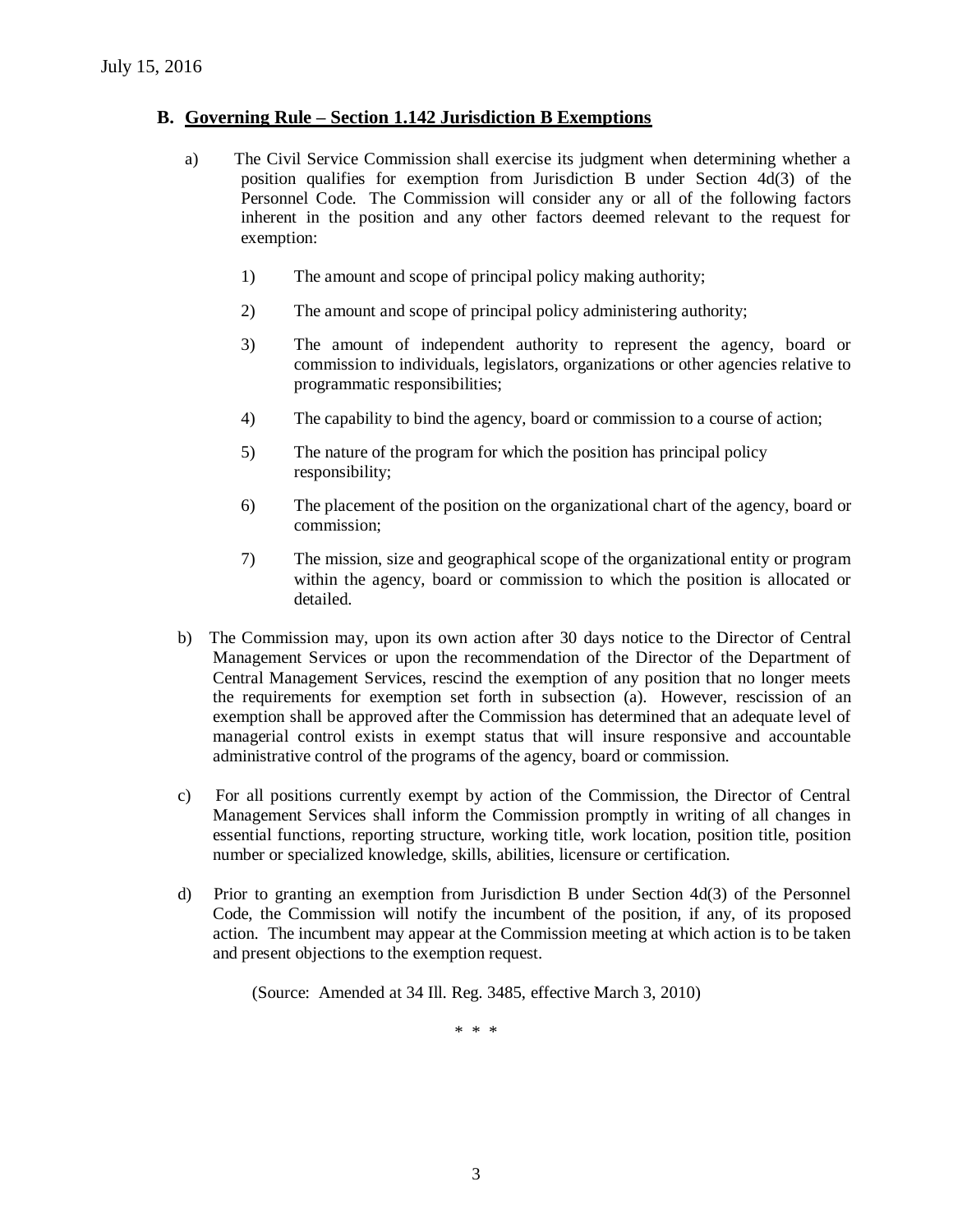## **C. Requests for 4d(3) Exemption**

Executive Director Daniel Stralka reported the following:

- $\triangleright$  The agencies have asked to continue Items C, E3 and H. The agency has also asked to withdraw Item E4. Staff had no objection to these requests.
- $\triangleright$  As to Item D, this request is from Central Management Services (CMS) for a Statewide Healthcare Portfolio Manager that reports to the Deputy Director of the Bureau of Benefits who reports to the Director. The request is based on its responsibilities in procuring all the benefits programs the State offers. This means establishing the benefit levels which go out for bid so it has a high level of responsibility and discretion in setting those levels. There used to be a similar position that did this in the Bureau of Strategic Sourcing at CMS, but its exemption was rescinded in 2013 due to extended vacancy.

This last May, CMS came before the Commission with an exemption request for a Finance Manager in the Bureau of Benefits. We ultimately ended up approving the request. Our Minutes from the May meeting reflect the following:

"Given the size and scope of this program and the agency's assurance that it has no intention to seek any additional exempt positions in this program area, Staff recommended approval of this request. Michael Mannion, Central Management Services, concurred with these representations."

Five weeks later CMS made this request. Staff inquired why the agency is coming back to the Commission seeking an additional exempt position so soon after indicating that additional requests were not under consideration. The explanation was that the Deputy Director of Benefits unexpectedly resigned after the May meeting which prompted a reexamination of the organizational chart and, subsequently, this request.

Staff recommended approval of this request since there had previously been an exempt position performing a very similar function and the agency has, again, indicated that it will not be seeking any additional exempt positions in the Bureau of Benefits or the Bureau of Strategic Sourcing. Staff did express its concerns about agencies breaking commitments that the Commission relies on in approving exemption requests.

 $\triangleright$  As to Items E1 and E2, these requests are from the Department of Corrections and are for Assistant Wardens of Programs and Operations at the Joliet Treatment Center, positions that report to the Warden. The Joliet Treatment Center is the former Illinois Youth Center that has been repurposed to support a new program created as part of the settlement in the case of Rasho v. Baldwin. This litigation addressed mental health treatment provided to offenders. This new program operates as a residential treatment center for offenders who need services that cannot be provided on an outpatient basis. Since this is a standalone Corrections facility and the Commission has traditionally allowed exemptions for similar positions at other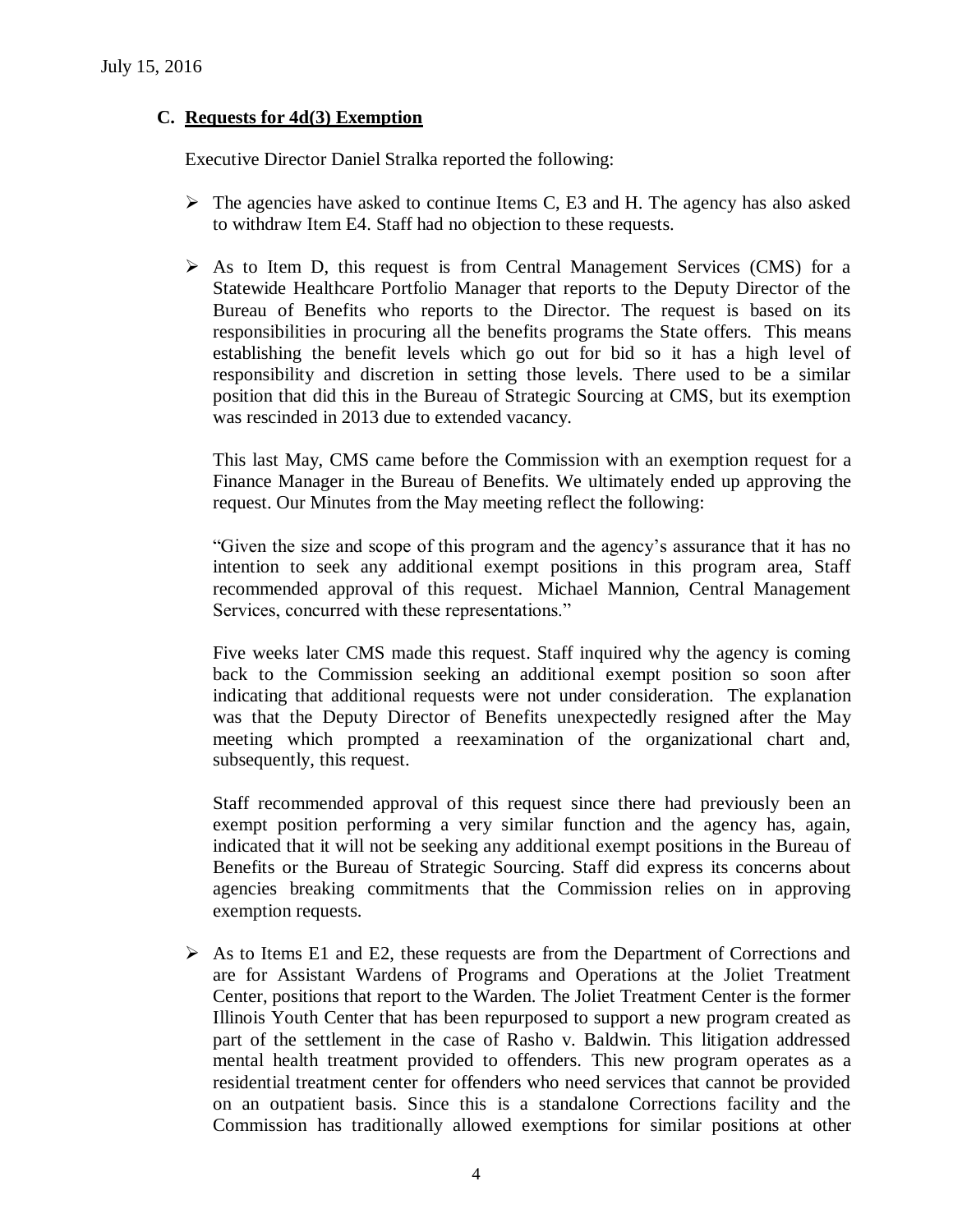Corrections facilities, Staff recommended approval of these requests. Commissioner Cummings inquired if there were four new positions. Edward Huntley replied that there were only two Assistant Wardens requested.

 $\triangleright$  As to Items F1 to F4, these requests are from the Department of Children and Family Services (DCFS) and are for four Immersion Site Directors. These positions report to the Associate Director of Placement and Community Services who reports to the Director. This is another program arising out of the BH Consent Decree. The idea is to integrate all services DCFS provides at one location. These four sites are in Chicago, Aurora, Mt. Vernon and Springfield. The program may be expanded based on the success of these. Staff's main concern was that DCFS already has four exempt Regional Administrators who are responsible for DCFS services in their respective regions. The agency explained that the difference is that the Immersion Site Directors will have responsibility for the Immersion Sites while the Regional Administrators have responsibility for all other DCFS sites in their regions. Also, the Regional Administrators have limited operational responsibilities in Child Protection and Child Welfare while the Immersion Site Directors have "across the board" DCFS responsibilities including licensing, private agency monitoring, foster care services, and others. It is anticipated that when the Immersion Site Directors are finished with their training and establishing the Site, they would move on to other sites within the regions. The Regional Administrators would then regain responsibility for the Sites that have gone through the Immersion transformation.

Staff recommended approval of these requests since each position will have principal programmatic responsibility for implementation of this new program at these sites. However, assuming the program has a successful rollout and gets fully implemented in each region, it was Staff's conclusion that these positions' responsibilities would eventually transfer over to the Regional Administrators. For that reason the Commission may want to consider a lengthy term for these requests.

Commissioner Cummings asked if these were all new positions and would they be located at each site. Tammy Grant replied that they would. She further explained that DCFS is divided into four regions and each requested position represents one region. Each region has multiple field offices. As they complete the transformation of a field office, the Immersion Site Director would move on to the next field office until all the field offices in a region are completed. Commissioner Cummings then asked who would be doing the training. Tammy Grant responded that the Immersion Site Directors would. The goal was to have each field office function as one group for all DCFS programs. When the field office is trained to that level, the Immersion Site Directors would move on to the next. Commissioner Cummings then asked if DCFS was recruiting for these positions and where from. Tammy Grant responded affirmatively and indicated there is a national search as well as looking at the child welfare community and social service agencies.

Commissioner Krey inquired how long DCFS anticipates the training to take place at each site. Tammy Grant indicated nine months. She noted that the training will extend to private agencies that are served by that site as well as the encompassing judicial circuit. Commissioner Krey then asked if DCFS would be amenable to a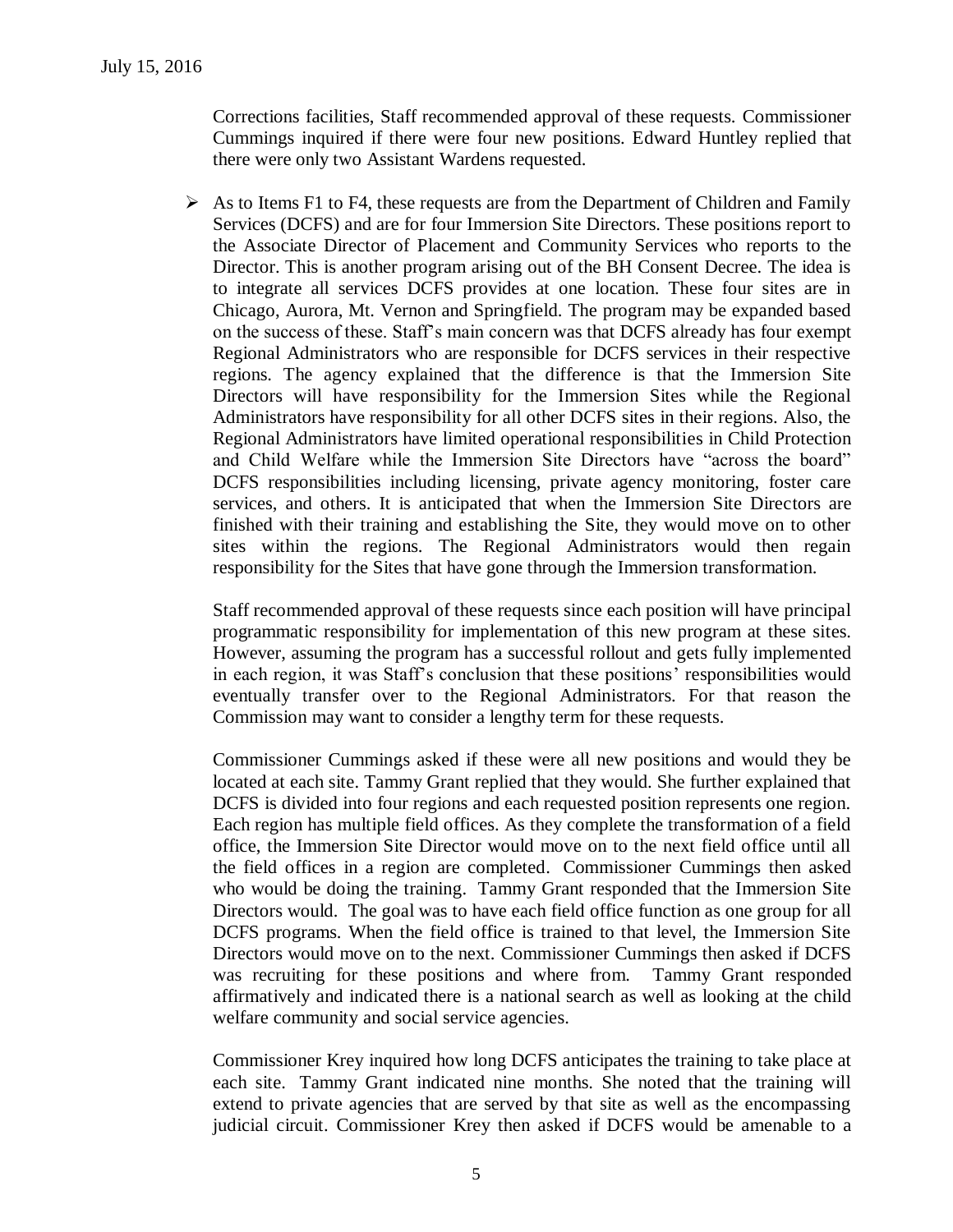three year term exemption for these positions. Tammy Grant asked what the three year term meant. Executive Director Stralka explained that the exemption would expire but if the program had not been completed, the agency could return to the Commission and request an extension of the term. Tammy Grant indicated that would be acceptable.

**IT WAS MOVED BY COMMISSIONER KREY, SECONDED BY COMMISSIONER CUMMINGS, AND THE MOTION ADOPTED 5-0 TO CONTINUE THE FOLLOWING EXEMPTION REQUESTS TO THE AUGUST 22, 2016 MEETING:**

- **C: Manager of Human Capital Management (CMS)**
- **E3: Deputy Chief of Operations (DOC)**
- **H: Media Administrator-Department of Insurance (DOI)**

**IT WAS MOVED BY COMMISSIONER URLACHER, SECONDED BY CHAIRMAN SCHROEDER, AND THE MOTION ADOPTED 5-0 TO ACCEPT THE WITHDRAWAL OF THE EXEMPTION REQUEST FOR THE FOLLOWING POSITION:**

**E4: Chief Labor and Employment Counsel (DOC)**

**IT WAS MOVED BY COMMISSIONER FINCH, SECONDED BY CHAIRMAN SCHROEDER, AND THE MOTION ADOPTED 5-0 TO GRANT THE EXEMPTION REQUEST FOR THE FOLLOWING POSITIONS:**

- **D: Healthcare Portfolio Manager-Bureau of Benefits (CMS)**
- **E1: Assistant Warden, Programs-Joliet Treatment Center (DOC)**
- **E2: Assistant Warden, Operations-Joliet Treatment Center (DOC)**
- **G: Chief Legal Counsel (PRB)**

**IT WAS MOVED BY COMMISSIONER CUMMINGS, SECONDED BY COMMISSIONER KREY, AND THE MOTION ADOPTED 5-0 TO GRANT THE REQUEST FOR 4D(3) EXEMPTION FOR A PERIOD OF THREE YEARS FOR THE FOLLOWING POSITIONS:**

- **F1: Immersion Site Director-Cook County (DCFS)**
- **F2: Immersion Site Director-Kane County (DCFS)**
- **F3: Immersion Site Director-Sangamon County (DCFS)**
- **F4: Immersion Site Director-Jefferson County (DCFS)**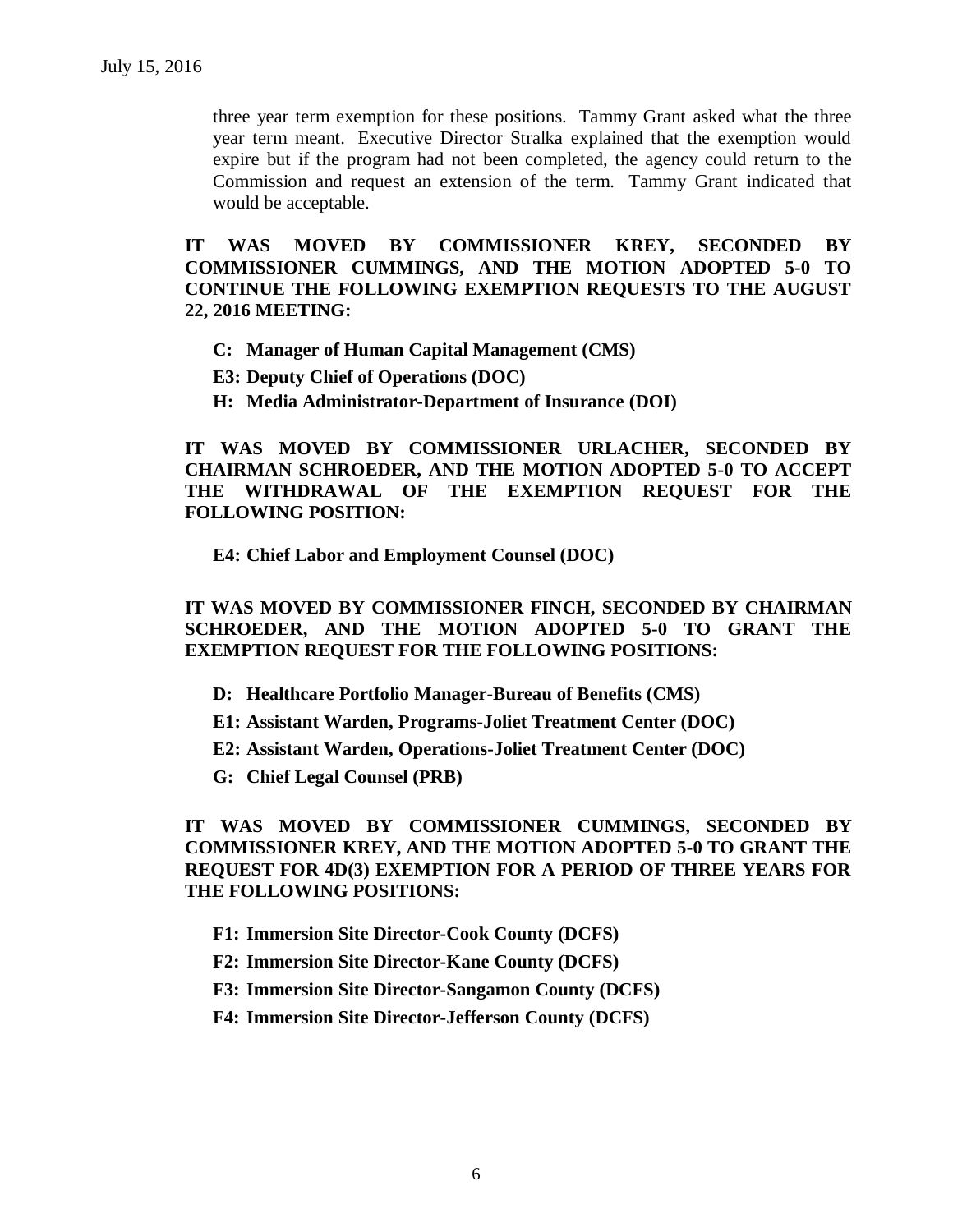# **The following 4d(3) exemption requests were continued to the August 22, 2016 meeting:**

# **C. Illinois Department of Central Management Services**

| <b>Position Number</b>  | 40070-37-14-001-00-01                                                                                                                                                                                                   |
|-------------------------|-------------------------------------------------------------------------------------------------------------------------------------------------------------------------------------------------------------------------|
| <b>Functional Title</b> | Manager of Human Capital Management                                                                                                                                                                                     |
| Incumbent               | Vacant                                                                                                                                                                                                                  |
| Supervisor              | Director of the Enterprise Resource Planning Program, who<br>reports to Deputy Director-Bureau of Communication and<br>Computer Services, who reports to the Assistant Director, who in<br>turn reports to the Director |
|                         |                                                                                                                                                                                                                         |
| Location                | <b>Sangamon County</b>                                                                                                                                                                                                  |

## **E3. Illinois Department of Corrections**

| <b>Position Number</b>  | 40070-29-04-010-00-01                                                                        |
|-------------------------|----------------------------------------------------------------------------------------------|
| <b>Functional Title</b> | Deputy Chief of Operations                                                                   |
| Incumbent               | Mike Atchison                                                                                |
| Supervisor              | Chief of Operations, who reports to the Public Safety Officer who<br>reports to the Director |
| Location                | <b>Randolph County</b>                                                                       |

# **H. Illinois Department of Insurance**

| <b>Position Number</b>  | 40070-14-00-000-20-01 |
|-------------------------|-----------------------|
| <b>Functional Title</b> | Media Administrator   |
| Incumbent               | Vacant                |
| Supervisor              | Director              |
| Location                | <b>Cook County</b>    |

## **The following 4d(3) exemption request was withdrawn on July 15, 2016:**

## **E4. Illinois Department of Corrections**

| <b>Position Number</b>  | 40070-29-08-000-01-01                 |
|-------------------------|---------------------------------------|
| <b>Functional Title</b> | Chief Labor and Employment Counsel    |
| Incumbent               | Chris Higgerson                       |
| Supervisor              | Governor's Office-Chief Labor Counsel |
| Location                | <b>Sangamon County</b>                |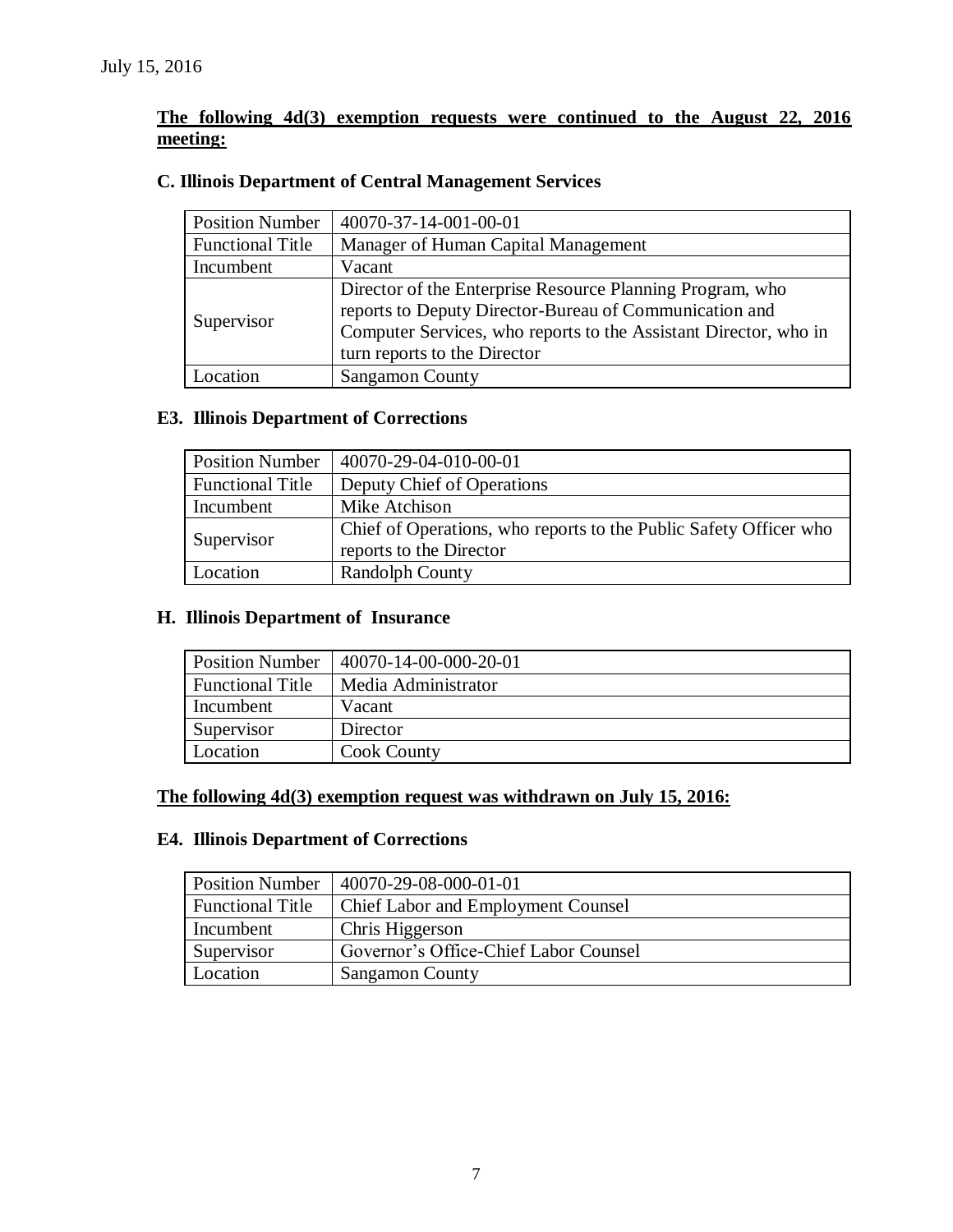## **The following 4d(3) exemption requests were granted on July 15, 2016:**

# Position Number | 40070-37-30-000-02-01 Functional Title | Healthcare Portfolio Manager, Bureau of Benefits Incumbent Vacant Supervisor Deputy Director of Benefits Administration who reports to the Director Location Sangamon County

## **D. Illinois Department of Central Management Services**

## **E1. Illinois Department of Corrections**

| <b>Position Number</b>  | 40070-29-89-200-00-01                                                                                                                                    |
|-------------------------|----------------------------------------------------------------------------------------------------------------------------------------------------------|
| <b>Functional Title</b> | Assistant Warden, Programs-Joliet Treatment Center                                                                                                       |
| Incumbent               | Vacant                                                                                                                                                   |
| Supervisor              | Warden who reports to Deputy Director (North) who reports to<br>Chief of Operations, who reports to Public Safety Officer who<br>reports to the Director |
| Location                | Will County                                                                                                                                              |

## **E2. Illinois Department of Corrections**

| <b>Position Number</b>  | 40070-29-89-300-00-01                                                                                                                                    |
|-------------------------|----------------------------------------------------------------------------------------------------------------------------------------------------------|
| <b>Functional Title</b> | Assistant Warden, Operations-Joliet Treatment Center                                                                                                     |
| Incumbent               | Vacant                                                                                                                                                   |
| Supervisor              | Warden who reports to Deputy Director (North) who reports to<br>Chief of Operations, who reports to Public Safety Officer who<br>reports to the Director |
| Location.               | Will County                                                                                                                                              |

#### **G. Illinois Prisoner Review Board**

| <b>Position Number</b>  | $ 37015 - 50 - 78 - 000 - 20 - 01 $            |
|-------------------------|------------------------------------------------|
| <b>Functional Title</b> | <b>Chief Legal Counsel</b>                     |
| Incumbent               | Vacant                                         |
| Supervisor              | Chairman of the Illinois Prisoner Review Board |
| Location                | Sangamon County                                |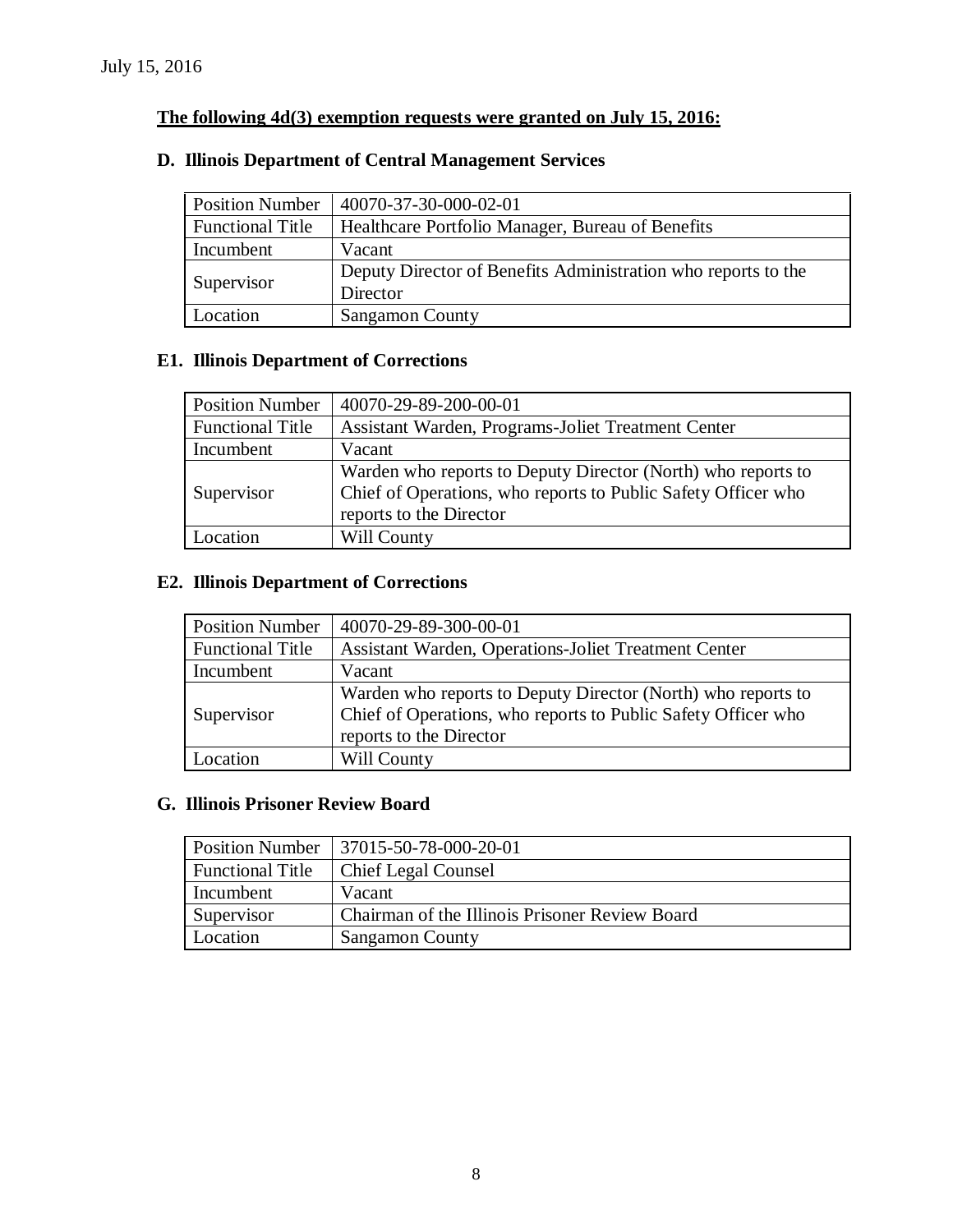# **The following 4d(3) exemption requests were granted on July 15, 2016 for a period of three years:**

# **F1. Illinois Department of Children and Family Services**

| <b>Position Number</b>  | 40070-16-50-000-10-01                          |
|-------------------------|------------------------------------------------|
| <b>Functional Title</b> | <b>Immersion Site Director</b>                 |
| Incumbent               | Vacant                                         |
| Supervisor              | Associate Director who reports to the Director |
| Location                | <b>Cook County</b>                             |

# **F2. Illinois Department of Children and Family Services**

| <b>Position Number</b>  | 40070-16-50-000-10-02                          |
|-------------------------|------------------------------------------------|
| <b>Functional Title</b> | <b>Immersion Site Director</b>                 |
| Incumbent               | Vacant                                         |
| Supervisor              | Associate Director who reports to the Director |
| Location                | <b>Kane County</b>                             |

## **F3. Illinois Department of Children and Family Services**

| <b>Position Number</b>  | 40070-16-50-000-10-03                          |
|-------------------------|------------------------------------------------|
| <b>Functional Title</b> | <b>Immersion Site Director</b>                 |
| Incumbent               | Vacant                                         |
| Supervisor              | Associate Director who reports to the Director |
| Location                | Sangamon County                                |

## **F4. Illinois Department of Children and Family Services**

| <b>Position Number</b>  | 40070-16-50-000-10-04                          |
|-------------------------|------------------------------------------------|
| <b>Functional Title</b> | <b>Immersion Site Director</b>                 |
| Incumbent               | Vacant                                         |
| Supervisor              | Associate Director who reports to the Director |
| Location                | Jefferson County                               |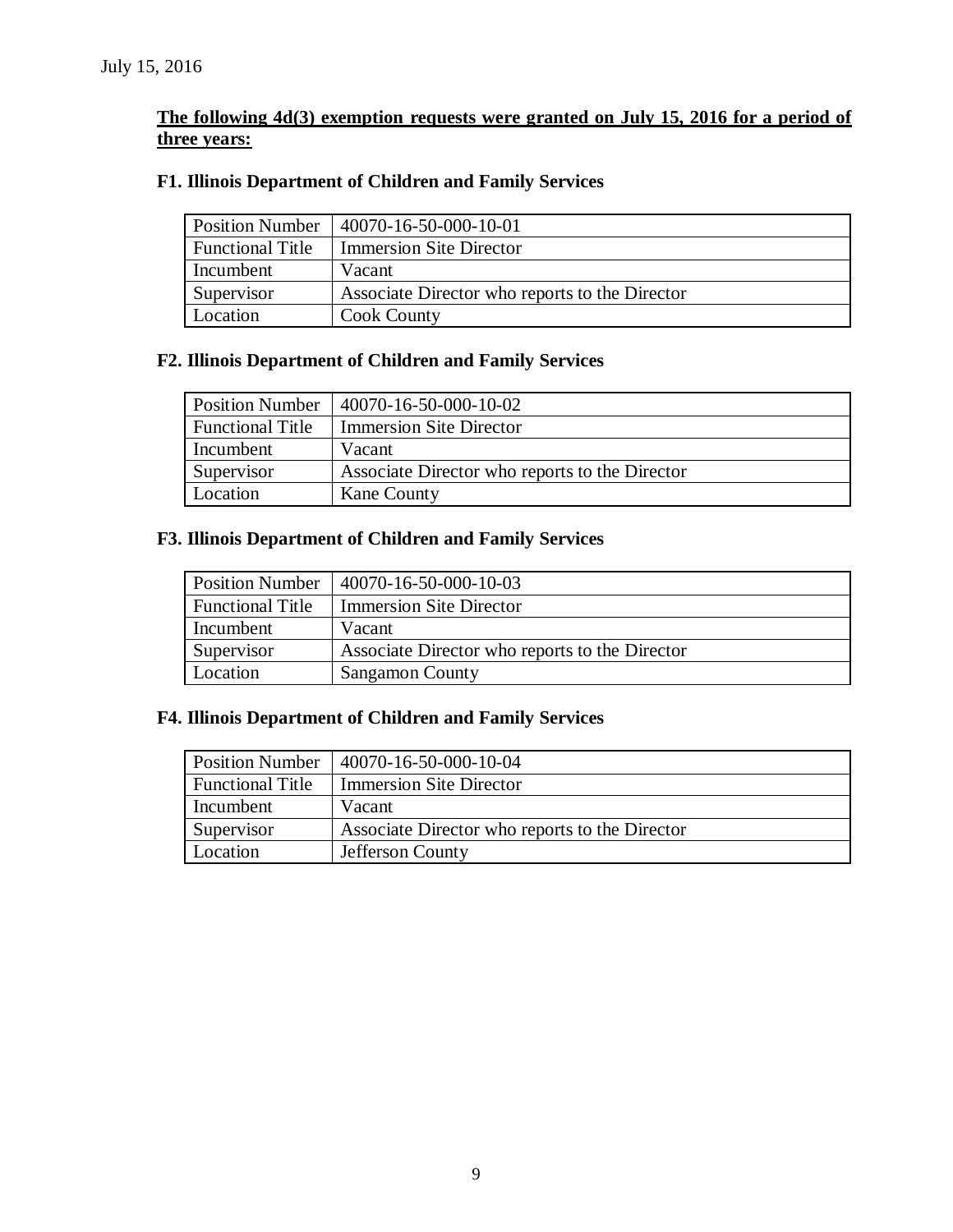## V. CLASS SPECIFICATIONS

## **A. Governing Rule – Section 1.45 Classification Plan**

The Commission will review the class specifications requiring Commission approval under the Classification Plan and will approve those that meet the requirements of the Personnel Code and Personnel Rules and conform to the following accepted principles of position classification:

- a) The specifications are descriptive of the work being done or that will be done;
- b) Identifiable differentials are set forth among classes that are sufficiently significant to permit the assignment of individual positions to the appropriate class;
- c) Reasonable career promotional opportunities are provided;
- d) The specifications provide a reasonable and valid basis for selection screening by merit examinations;
- e) All requirements of the positions are consistent with classes similar in difficulty, complexity and nature of work.

## **B. None submitted**

**IT WAS MOVED BY COMMISSIONER URLACHER, SECONDED BY COMMISSIONER CUMMINGS, AND THE MOTION ADOPTED 5-0 TO DISAPPROVE ANY CLASS SPECIFICATIONS RECEIVED BY THE COMMISSION STAFF NOT CONTAINED IN THIS AGENDA TO ALLOW ADEQUATE STUDY.** 

## VI. PERSONNEL RULES

## **A. Civil Service Commission Governing Rule – Section 1.310 Personnel Rules**

The Commission has power to disapprove new rules or amendments to existing rules submitted by the Director of Central Management Services. Such proposed new rules or amendments of existing rules submitted to the Commission shall be accompanied by a report of proceedings attending the prior public hearing required by law with respect to them. If the Commission does not disapprove new rules or any amendment to existing rules within 30 days following the receipt from the Director of Central Management Services, the new rules or amendments have the force and effect of law after filing by the Director with the Secretary of State.

## **B. None submitted**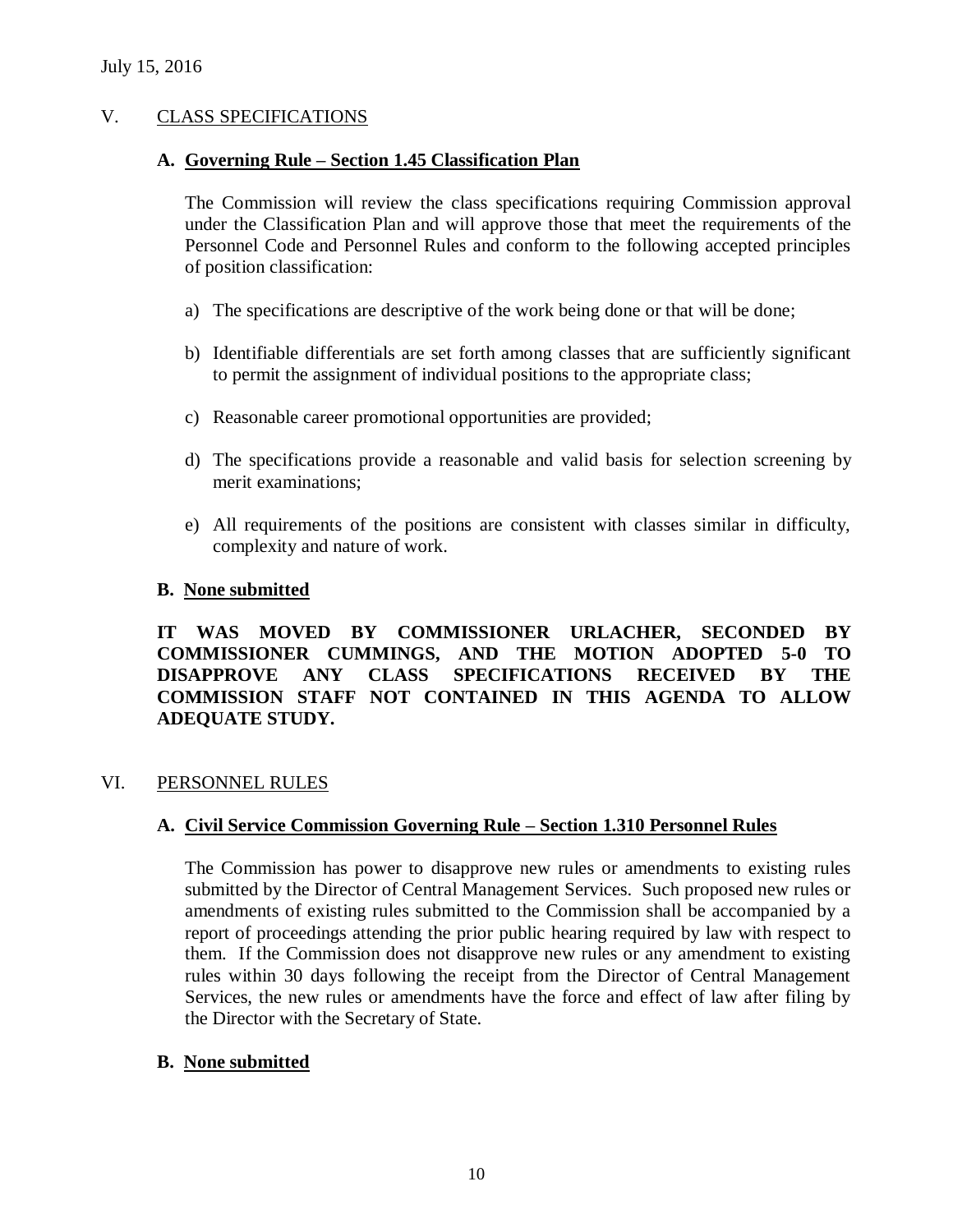**IT WAS MOVED BY COMMISSIONER URLACHER, SECONDED BY COMMISSIONER CUMMINGS, AND THE MOTION ADOPTED 5-0 TO DISAPPROVE ANY AMENDMENTS TO PERSONNEL RULES RECEIVED BY THE COMMISSION STAFF BUT NOT CONTAINED IN THIS AGENDA TO ALLOW ADEQUATE STUDY.** 

#### VII. MOTION TO CLOSE A PORTION OF THE MEETING

**IT WAS MOVED BY COMMISSIONER FINCH, SECONDED BY COMMISSIONER KREY, AND BY ROLL CALL VOTE THE MOTION ADOPTED 5-0 TO CLOSE A PORTION OF THE MEETING PURSUANT TO SUBSECTIONS 2(c)(1), 2(c)(4), AND 2(c)(11) OF THE OPEN MEETINGS ACT.**

| <b>SCHROEDER YES</b> |            | <b>CUMMINGS</b> | <b>YES</b> |
|----------------------|------------|-----------------|------------|
| <b>FINCH</b>         | YES-       | <b>KREY</b>     | YES        |
| <b>URLACHER</b>      | <b>YES</b> |                 |            |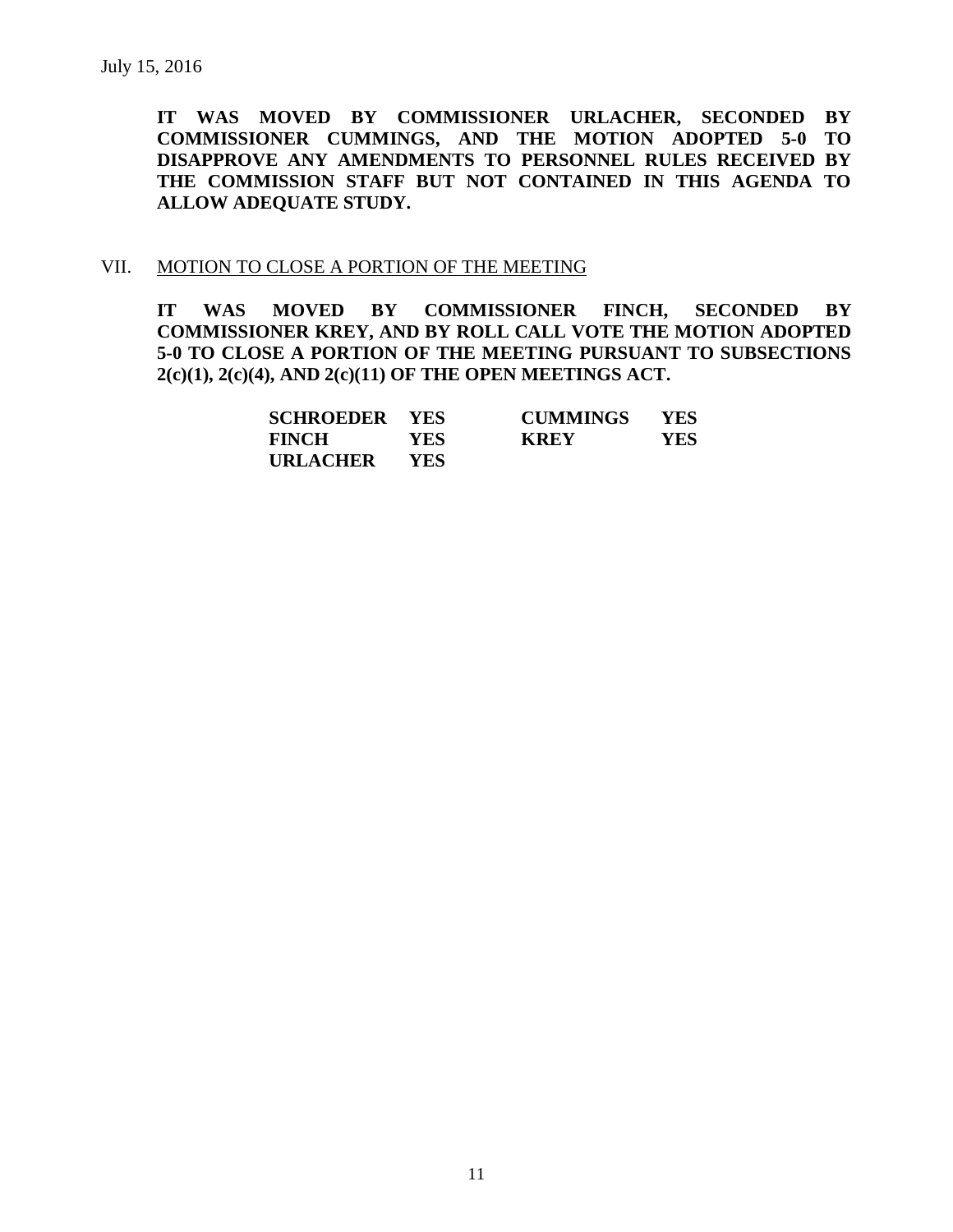## July 15, 2016

#### VIII. RECONVENE THE OPEN MEETING

Upon due and proper notice the regular open meeting of the Illinois Civil Service Commission was reconvened at 160 North LaSalle Street, Suite S-901, Chicago, Illinois at 11:30 a.m.

#### **PRESENT**

Chairman William A. Schroeder; Anita M. Cummings, G.A. Finch, Susan Moylan Krey, and Casey Urlacher, Commissioners; Daniel Stralka, Executive Director; and Andrew Barris (by telephone), Assistant Executive Director and Jane Ryan (by telephone), Exemption Monitor; Michael Hoffman, Central Management Services; and Edward Huntley, Illinois Department of Corrections.

#### IX. NON-MERIT APPOINTMENT REPORT

Set forth below is the number of consecutive non-merit appointments made by each agency as reported by Central Management Services:

| <b>Agency</b>                           | 5/31/16        | 6/30/16      | 6/30/15        |
|-----------------------------------------|----------------|--------------|----------------|
| Agriculture                             | 3              | 3            | 0              |
| <b>Central Management Services</b>      | 6              | 8            |                |
| <b>Children and Family Services</b>     | $\overline{2}$ | $\mathbf{2}$ | $\overline{2}$ |
| <b>Emergency Management Agency</b>      | 1              | 1            | 0              |
| <b>Employment Security</b>              | 3              | 3            | 0              |
| Financial and Professional Regulation   | $\overline{2}$ | $\mathbf{2}$ | 0              |
| <b>Healthcare and Family Services</b>   | 7              | 5            | 3              |
| <b>Historic Preservation Agency</b>     |                |              | 0              |
| Human Rights Department                 | 0              |              | 0              |
| <b>Human Services</b>                   | 19             | 14           | 4              |
| Insurance                               | $\mathbf 2$    | 2            | 0              |
| <b>Natural Resources</b>                | 30             | 36           | 0              |
| Revenue                                 | 0              | 0            | 7              |
| <b>State Retirement Systems</b>         | 4              | 4            | 5              |
| <b>Workers' Compensation Commission</b> | 2              | 3            | 0              |
| <b>Totals</b>                           | 82             | 85           | 22.            |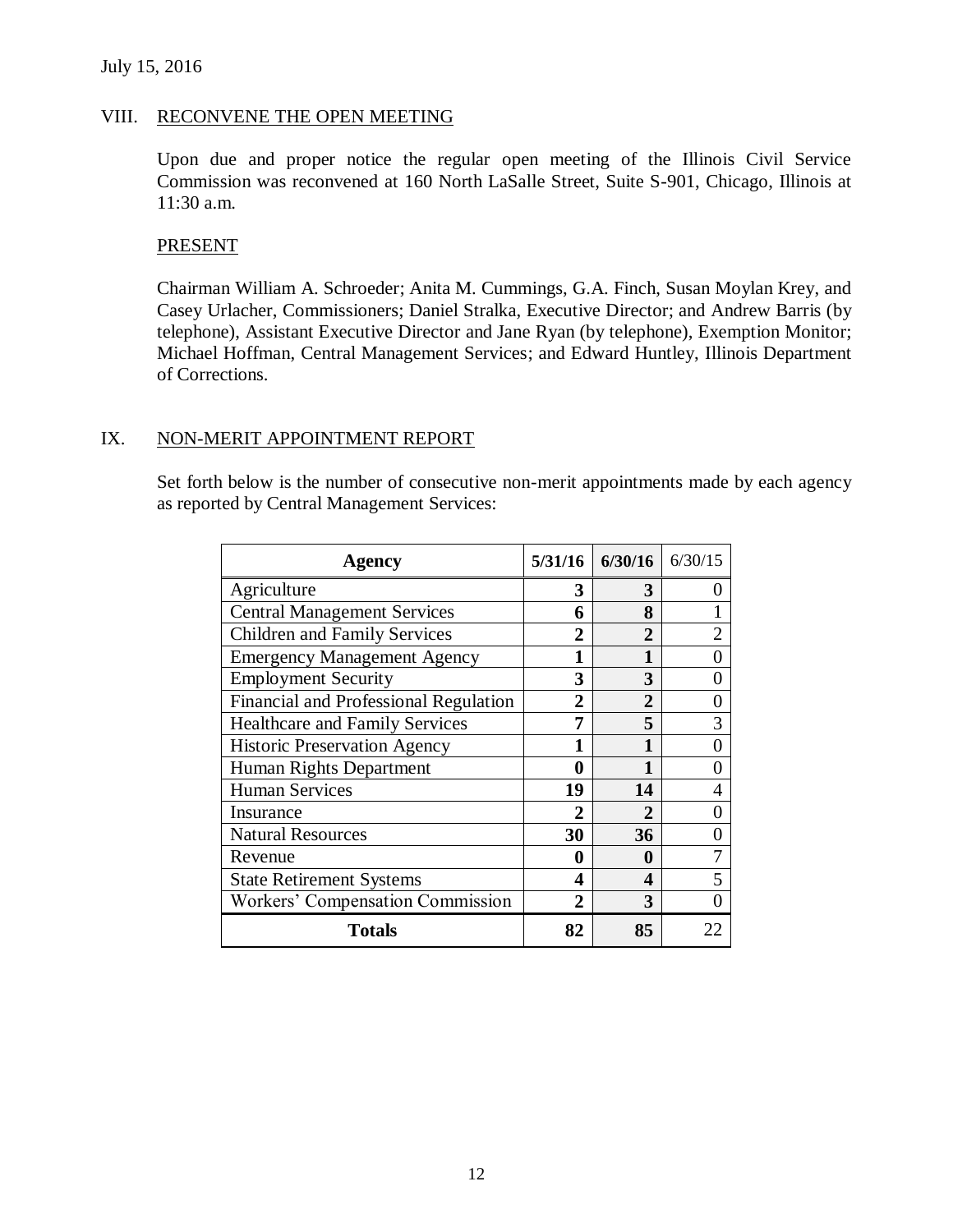## X. INTERLOCUTORY APPEALS

## **DA-49-16**

|          | Employee Shawn Hawley | <b>Appeal Date</b>            | 5/02/16                          |
|----------|-----------------------|-------------------------------|----------------------------------|
| Agency   | <b>Human Services</b> | Decision Date $\vert$ 6/22/16 |                                  |
| Type     | Discharge             | ALJ                           | <b>Andrew Barris</b>             |
| Issue(s) | Filed a grievance on  | <b>Proposal</b> for           | Dismissed subject to approval of |
|          | same issue as appeal  | Decision                      | Commission; no jurisdiction.     |

**IT WAS MOVED BY COMMISSIONER KREY, SECONDED BY CHAIRMAN SCHROEDER, AND BY ROLL CALL VOTE OF 5-0 THE MOTION ADOPTED TO AFFIRM AND ADOPT THE PROPOSAL FOR DECISION OF THE ADMINISTRATIVE LAW JUDGE TO DISMISS THE APPEAL FOR NO JURISDICTION.** 

| <b>SCHROEDER YES</b> |       | <b>CUMMINGS</b> | <b>YES</b> |
|----------------------|-------|-----------------|------------|
| <b>FINCH</b>         | YES . | <b>KREY</b>     | YES        |
| <b>URLACHER</b>      | YES   |                 |            |

## **DA-52-16**

|          | Employee   Beverly A. Jackson                                               | <b>Appeal Date</b>       | 5/09/16                                                          |
|----------|-----------------------------------------------------------------------------|--------------------------|------------------------------------------------------------------|
| Agency   | Human Services                                                              | <b>Decision Date</b>     | 7/01/16                                                          |
| Type     | Discharge                                                                   | ALJ                      | <b>Andrew Barris</b>                                             |
| Issue(s) | Probationary discharge<br>(not certified employee)<br>at time of discharge) | Proposal for<br>Decision | Dismissed subject to approval of<br>Commission; no jurisdiction. |

**IT WAS MOVED BY COMMISSIONER KREY, SECONDED BY COMMISSIONER CUMMINGS, AND BY ROLL CALL VOTE OF 5-0 THE MOTION ADOPTED TO AFFIRM AND ADOPT THE PROPOSAL FOR DECISION OF THE ADMINISTRATIVE LAW JUDGE TO DISMISS THE APPEAL FOR NO JURISDICTION.**

| <b>SCHROEDER YES</b> |            | <b>CUMMINGS</b> | <b>YES</b> |
|----------------------|------------|-----------------|------------|
| <b>FINCH</b>         | <b>YES</b> | <b>KREY</b>     | YES.       |
| <b>URLACHER</b>      | <b>YES</b> |                 |            |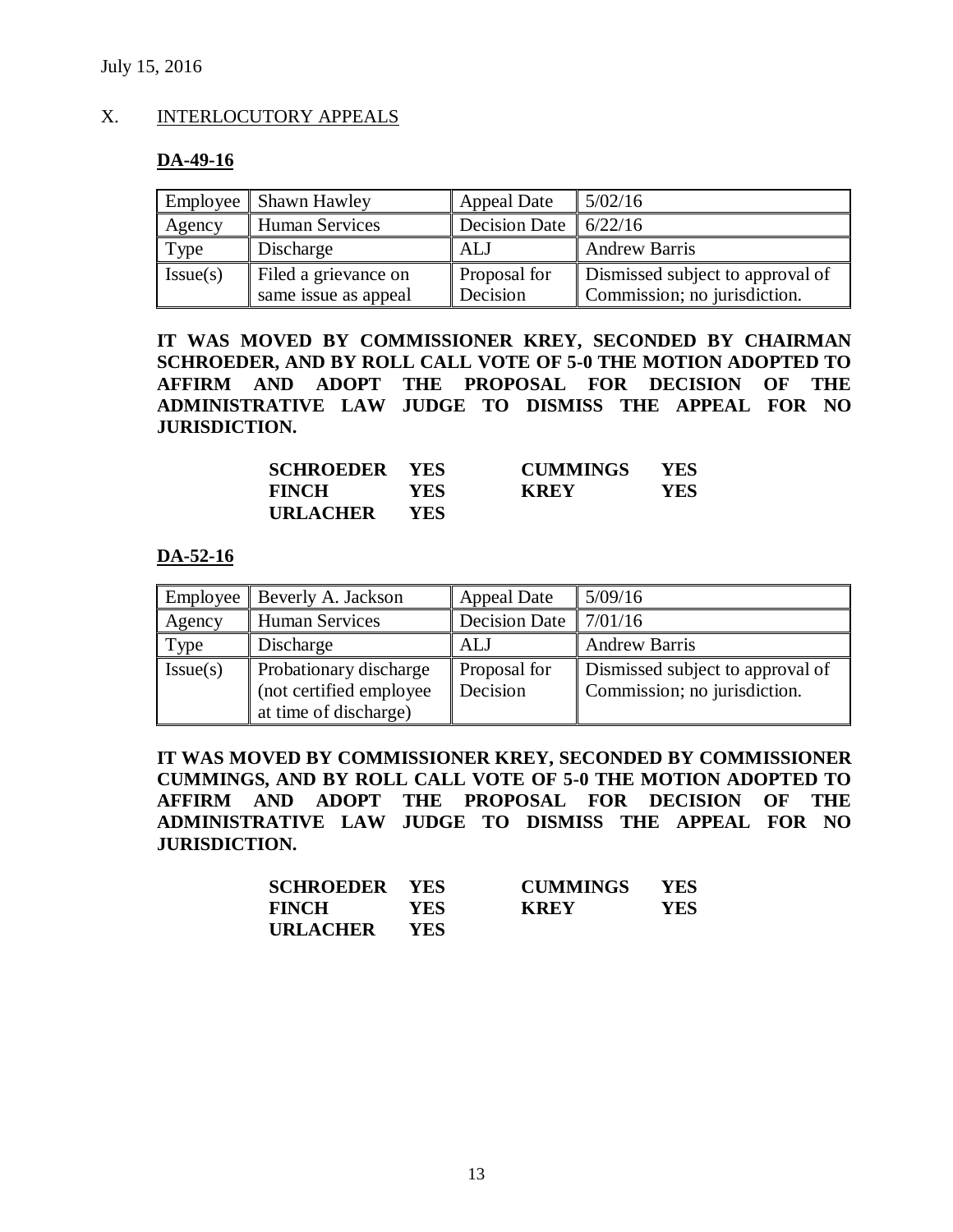## XI. PUBLICLY ANNOUNCED DECISIONS RESULTING FROM APPEALS

#### **DA-14-16**

| Employee    | Jerome Robertson | <b>Appeal Date</b> | 9/14/15           |
|-------------|------------------|--------------------|-------------------|
| Agency      | Corrections      | Decision Date      | 17/01/16          |
| Appeal Type | Discharge        | Proposal for       | Discharge upheld. |
| ALJ         | Daniel Stralka   | Decision           |                   |

**IT WAS MOVED BY COMMISSIONER CUMMINGS, SECONDED BY COMMISSIONER KREY, AND BY ROLL CALL VOTE OF 5-0 THE MOTION ADOPTED TO AFFIRM AND ADOPT THE PROPOSAL FOR DECISION OF THE ADMINISTRATIVE LAW JUDGE THAT THE PARTIALLY PROVEN CHARGES WARRANT DISCHARGE FOR THE REASONS SET FORTH IN THE PROPOSAL FOR DECISION DATED JULY 1, 2016.**

| <b>SCHROEDER YES</b> |            | <b>CUMMINGS</b> | <b>YES</b> |
|----------------------|------------|-----------------|------------|
| <b>FINCH</b>         | <b>YES</b> | <b>KREY</b>     | YES        |
| <b>URLACHER</b>      | <b>YES</b> |                 |            |

# **DA-29-16<sup>1</sup>**

| Employee              | Antonio Brazzleton | <b>Appeal Date</b>                 | 12/29/15          |
|-----------------------|--------------------|------------------------------------|-------------------|
| Agency                | Corrections        | Decision Date $\parallel$ 06/27/16 |                   |
| Appeal Type Discharge |                    | Proposal for                       | Discharge upheld. |
| <b>ALJ</b>            | Daniel Stralka     | Decision                           |                   |

#### **DA-30-16**

| Employee                | Brian J. Smith | <b>Appeal Date</b>                   | 12/29/15          |
|-------------------------|----------------|--------------------------------------|-------------------|
| Agency                  | Corrections    | Decision Date $\vert 06/27/16 \vert$ |                   |
| Appeal Type   Discharge |                | Proposal for                         | Discharge upheld. |
| ALJ                     | Daniel Stralka | Decision                             |                   |

#### **DA-31-16**

 $\overline{a}$ 

| Employee    | William H. Butler | <b>Appeal Date</b>                 | 12/29/15          |
|-------------|-------------------|------------------------------------|-------------------|
| Agency      | Corrections       | Decision Date $\parallel$ 06/27/16 |                   |
| Appeal Type | <b>Discharge</b>  | Proposal for                       | Discharge upheld. |
| <b>ALJ</b>  | Daniel Stralka    | Decision                           |                   |

<sup>&</sup>lt;sup>1</sup> Two appeals were consolidated with and under DA-29-16, Department of Corrections v. Brazzleton: (1) DA-30-16, Department of Corrections v. Brian J. Smith, and (2) DA-31-16, Department of Corrections v. William H. Butler.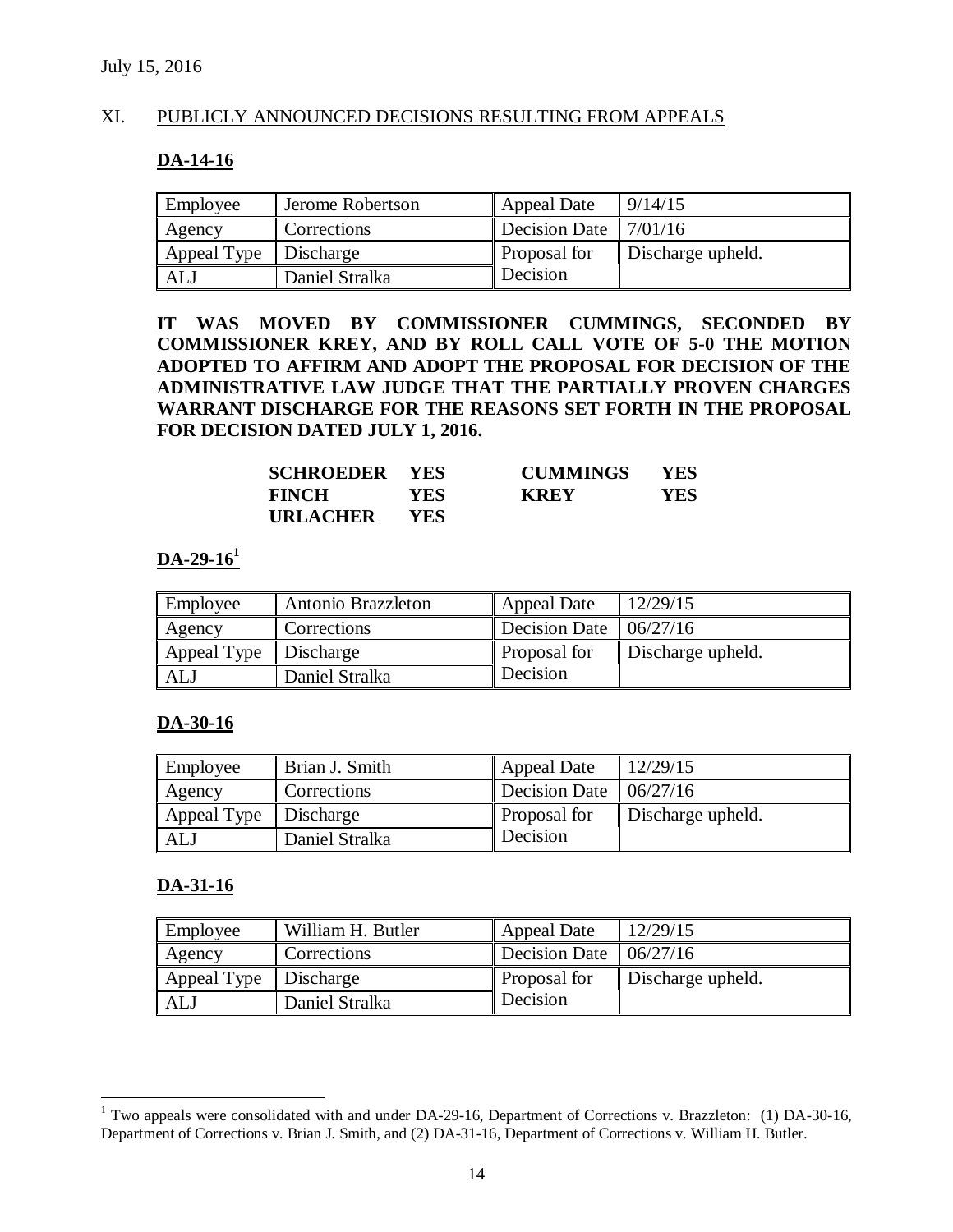**IT WAS MOVED BY COMMISSIONER FINCH, SECONDED BY CHAIRMAN SCHROEDER, AND BY ROLL CALL VOTE OF 5-0 THE MOTION ADOPTED TO AFFIRM AND ADOPT THE PROPOSAL FOR DECISION OF THE ADMINISTRATIVE LAW JUDGE FOR THE THREE CONSOLIDATED APPEALS THAT THE PROVEN CHARGES WARRANT DISCHARGE FOR THE REASONS SET FORTH IN THE PROPOSAL FOR DECISION DATED JUNE 27, 2016.**

| <b>SCHROEDER YES</b> |            | <b>CUMMINGS</b> | <b>YES</b> |
|----------------------|------------|-----------------|------------|
| <b>FINCH</b>         | YES.       | <b>KREY</b>     | YES        |
| <b>URLACHER</b>      | <b>YES</b> |                 |            |

#### **DA-38-16**

| Employee              | Judith Hibbs          | <b>Appeal Date</b>                        | $\frac{3}{15/16}$ |
|-----------------------|-----------------------|-------------------------------------------|-------------------|
| Agency                | <b>Human Services</b> | Decision Date $\vert \vert 6/29/16 \vert$ |                   |
| Appeal Type Discharge |                       | Proposal for                              | Discharge upheld. |
| ALJ                   | <b>Andrew Barris</b>  | Decision                                  |                   |

**IT WAS MOVED BY COMMISSIONER FINCH, SECONDED BY COMMISSIONER KREY, AND BY ROLL CALL VOTE OF 5-0 THE MOTION ADOPTED TO AFFIRM AND ADOPT THE PROPOSAL FOR DECISION OF THE ADMINISTRATIVE LAW JUDGE THAT THE PROVEN CHARGES WARRANT DISCHARGE FOR THE REASONS SET FORTH IN THE PROPOSAL FOR DECISION DATED JUNE 29, 2016.**

| <b>SCHROEDER YES</b> |      | <b>CUMMINGS</b> | <b>YES</b> |
|----------------------|------|-----------------|------------|
| <b>FINCH</b>         | YES- | <b>KREY</b>     | YES        |
| <b>URLACHER</b>      | YES. |                 |            |

#### XII. APPEAL TERMINATED WITHOUT DECISION ON THE MERITS

## **DA-43-16**

| Employee    | James A. Calvin, Jr.  | Appeal Date         | 4/11/16               |
|-------------|-----------------------|---------------------|-----------------------|
| Agency      | <b>Human Services</b> | Decision Date       | 6/27/16               |
| Appeal Type | Discharge             | <b>Proposal for</b> | Dismissed; withdrawn. |
| ALJ         | <b>Andrew Barris</b>  | Decision            |                       |

**IT WAS MOVED BY COMMISSIONER CUMMINGS, SECONDED BY COMMISSIONER KREY, AND BY ROLL CALL VOTE OF 5-0 THE MOTION ADOPTED TO AFFIRM AND ADOPT THE PROPOSAL FOR DECISION OF THE ADMINISTRATIVE LAW JUDGE TO DISMISS THE APPEAL.**

| <b>SCHROEDER YES</b> |            | <b>CUMMINGS</b> | <b>YES</b> |
|----------------------|------------|-----------------|------------|
| <b>FINCH</b>         | <b>YES</b> | <b>KREY</b>     | YES        |
| <b>URLACHER</b>      | <b>YES</b> |                 |            |